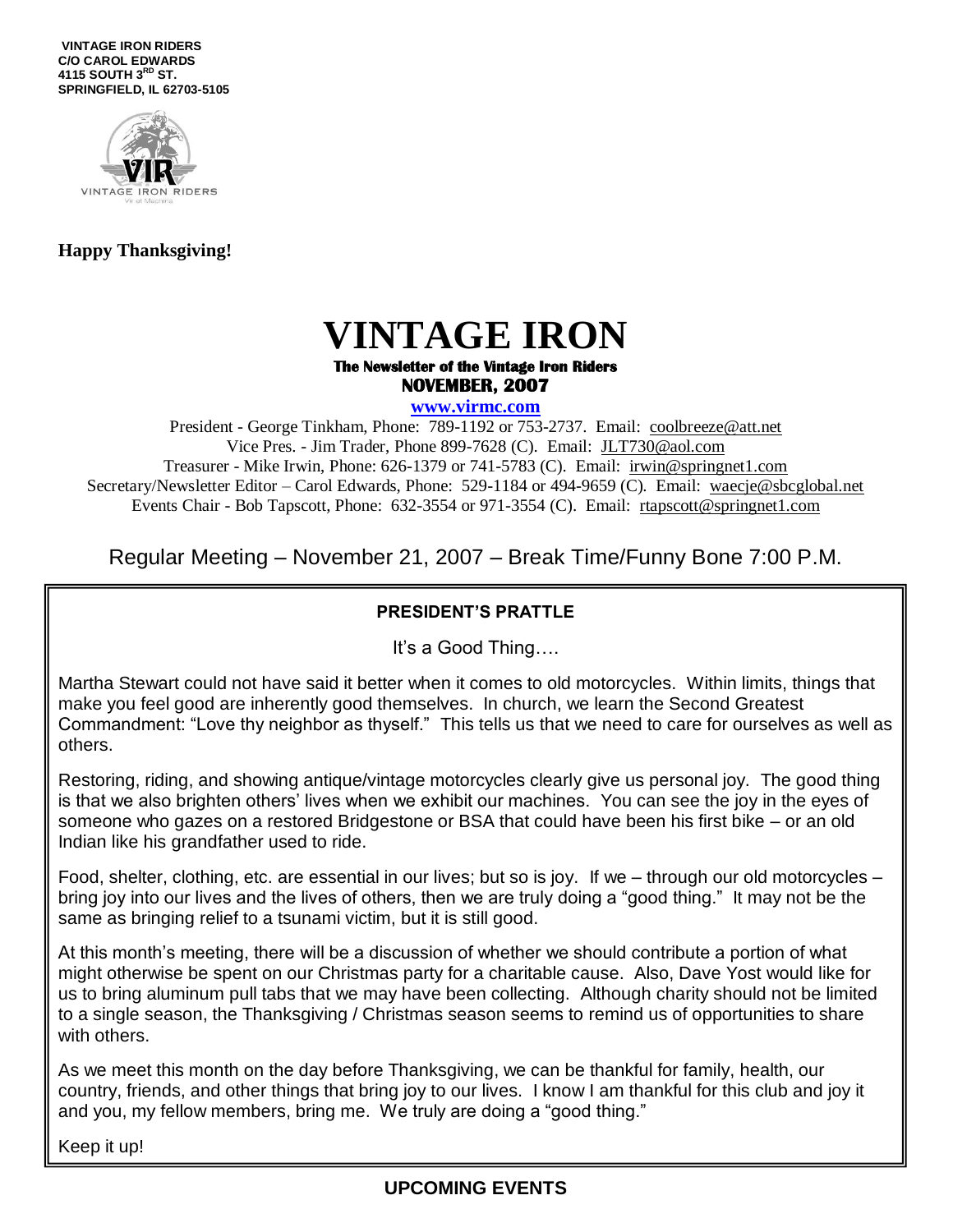**Fall Rides – Non-VIR** – Leroy Solomon has some fall rides coming up. For details, please contact Leroy at 529-5672.

**December 19 – VIR Christmas Party –** This year's Christmas Party will be starting at 6:00 P.M. at Kicks. Mark your calendar and plan to attend. Reservations will be required. We have \$500 to spend on the Christmas Party. Various suggestions have been made, but nothing has been decided. This will be discussed at this month's meeting, so please come prepared with ideas.

### **"Vintage Visdom"**

The steam that blows the whistle can't be used to turn the wheels.

### **"BUSINESS" CARDS**

Did you get YOUR business cards yet? Bob Tapscott has them available. They have our logo and web site on them, as well as a place for you to put your name.

## **CALENDARS**

Mike Irwin will have 50 of the 2008 calendars available for purchase at this meeting. They are \$10.00 each. If we sell all 50 calendars, we can order more, but they will have to be paid for in advance. These will make great, inexpensive Christmas gifts!

## **NOMINATION OF OFFICERS**

This month is our nomination of officers for 2008. It would be great if someone else would step up to the plate and give some of our officers a break. This is YOUR club, so please do your part to keep it going! And for 2008 you can get double the salary of the present officers!

**More "Vintage Visdom"**

We always have time enough if we but use it right.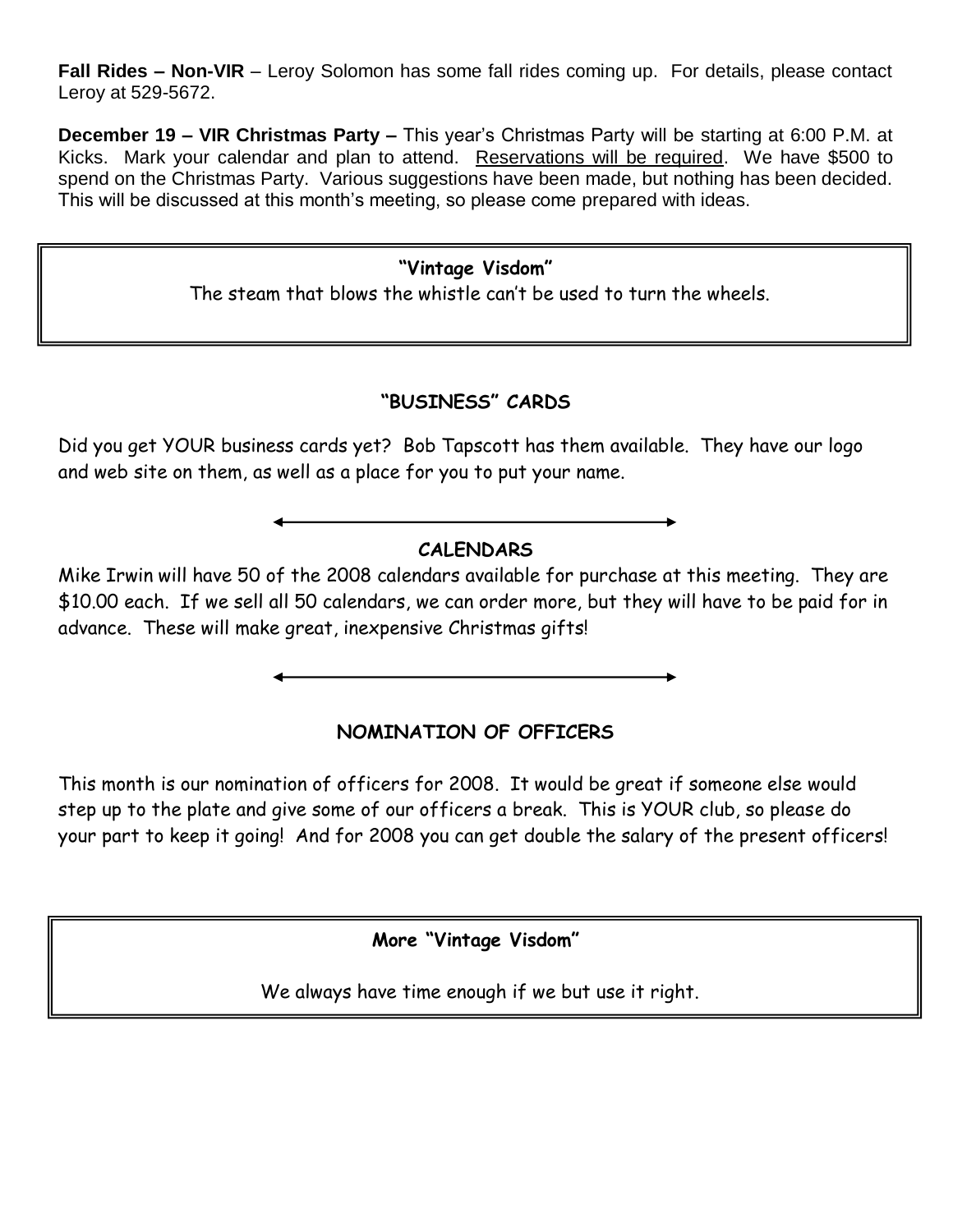#### **MINUTES OF MEETING Vintage Iron Riders Break Time – Funny Bone October 17, 2007**

**Meeting called to order at 7:15 P.M. by President George Tinkham. Pledge of Allegiance was said. Minutes of the previous meeting were approved as sent with the newsletter and posted on the web site.** 

**Products: We have two shirts for sale with the club logo – a denim and a T-shirt, which were mis-sized.**

**Events: October 21 is the AMCA St. Louis Chapter Fly-In/Car/Bike Show at Columbia Airport in Columbia, IL. At the AMA Bike Show, we had 4 bikes shown and Jeff Christy placed second in his class. Mike Irwin reported on the Ride to Ron's. There were 3 bikes riding; the food was good and plentiful, and everyone had a great time.**

**Treasurer's Report: Treasurer Mike Irwin reported that we have \$1,167.89, not including tonight's business. Motion made and seconded to approve the report.**

**Old Business: The last picture for the calendar was delivered to Mike. He will have 50 calendars ready for next month's meeting and hopes to keep the price at \$10.** 

**Reward for riding vintage motorcycles and participating in events was discussed. No one volunteered during the meeting to be on a committee to come up with a reward and rules.** 

**Bob Tapscott brought business cards for members to hand out. They will be distributed after the meeting.** 

**He has talked to 5-Star Graphics and discovered that Ace Sign Company uses 5-Star for their work. We are checking with them to see if we can bring in our own clothing items to be embroidered. Walter Ade suggested that we have flags made and was informed that we already have two flag and a banner. Bob also talked to Sam's Club about embroidered denim shirts, but they have a minimum order of a dozen shirts.**

**New Business: Membership applications were from Mark, Michelle and Melissa Bumpus, and from Keith and Linda Milliman, both of whom are recommended for approval by the Board, and unanimously approved by vote of the membership.** 

**VIR was mentioned in the November issue of** *American Motorcyclist,* **along with photos of Jim Trader, Alvin Edwards and Bob Tapscott at the Springfield Mile event.** 

**After the Board designed letterhead for the Club, thank you letters were written to Bangert Plumbing and RTD Motorsports for their contributions to the Midwest Cruise for Charity.**

**Christmas Party will be at Kicks. Jim Trader was able to book our room at no cost to us. The party will be December 19th. It was suggested that part of our Christmas party money go to a charity. Other ideas for spending the \$500 won at summer shows should be brought to the November meeting and discussed.**

**ABATE Toy Run is this weekend. Sid Wood Toy Run will be November 25th .**

**George reported on parts from Wisconsin company being the same as Indian parts. Other parts were discussed.**

**Dave Yost is trying to arrange a ride to Ronald McDonald House to present the can tabs to them and possible take a tour of Ronald McDonald House.**

**He also brought up the State's motorcycle test, which is very hard to pass on a bike larger than a 250 cc. Oren Lowder pointed out that if you take and pass the MSF Safety Course, you do not have to take the State test. This was discussed at length and George is going to look into this as well as bring it up to the ABATE chapter meeting.**

**There being no further business, a motion was made and seconded to adjourn. Meeting adjourned at 8:00 P.M.**